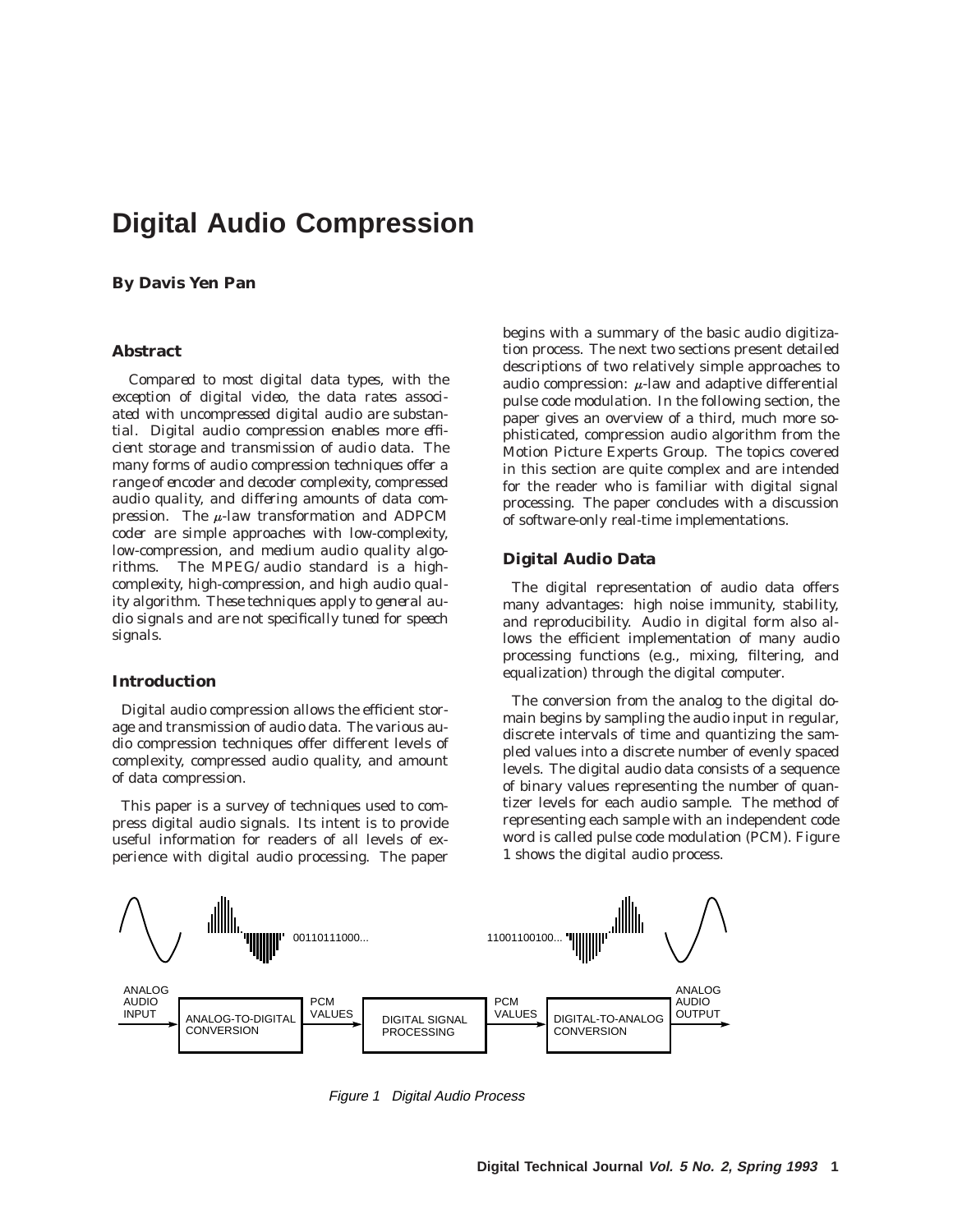According to the Nyquist theory, a time-sampled signal can faithfully represent signals up to half the sampling rate.[1] Typical sampling rates range from 8 kilohertz (kHz) to 48 kHz. The 8-kHz rate covers a frequency range up to 4 kHz and so covers most of the frequencies produced by the human voice. The 48-kHz rate covers a frequency range up to 24 kHz and more than adequately covers the entire audible frequency range, which for humans typically extends to only 20 kHz. In practice, the frequency range is somewhat less than half the sampling rate because of the practical system limitations.

The number of quantizer levels is typically a power of 2 to make full use of a fixed number of bits per audio sample to represent the quantized values. With uniform quantizer step spacing, each additional bit has the potential of increasing the signal-to-noise ratio, or equivalently the dynamic range, of the quantized amplitude by roughly 6 decibels (dB). The typical number of bits per sample used for digital audio ranges from 8 to 16. The dynamic range capability of these representations thus ranges from 48 to 96 dB, respectively. To put these ranges into perspective, if 0 dB represents the weakest audible sound pressure level, then 25 dB is the minimum noise level in a typical recording studio, 35 dB is the noise level inside a quiet home, and 120 dB is the loudest level before discomfort begins.[2] In terms of audio perception, 1 dB is the minimum audible change in sound pressure level under the best conditions, and doubling the sound pressure level amounts to one perceptual step in loudness.

Compared to most digital data types (digital video excluded), the data rates associated with uncompressed digital audio are substantial. For example, the audio data on a compact disc (2 channels of audio sampled at 44.1 kHz with 16 bits per sample) requires a data rate of about 1.4 megabits per second. There is a clear need for some form of compression to enable the more efficient storage and transmission of this data.

The many forms of audio compression techniques differ in the trade-offs between encoder and decoder complexity, the compressed audio quality, and the amount of data compression. The techniques presented in the following sections of this paper cover the full range from the  $\mu$ -law, a low-complexity, low-compression, and medium audio quality algorithm, to MPEG/audio, a high-complexity, highcompression, and high audio quality algorithm. These techniques apply to general audio signals and are not specifically tuned for speech signals. This paper does not cover audio compression algorithms designed specifically for speech signals. These algorithms are generally based on a modeling of the vocal tract and do not work well for nonspeech audio signals.[3,4] The federal standards 1015 LPC (linear predictive coding) and 1016 CELP (coded excited linear prediction) fall into this category of audio compression.

### **-law Audio Compression**

The  $\mu$ -law transformation is a basic audio compression technique specified by the Comité Consultatif Internationale de Télégraphique et Téléphonique (CCITT) Recommendation G.711.[5] The transformation is essentially logarithmic in nature and allows the 8 bits per sample output codes to cover a dynamic range equivalent to 14 bits of linearly quantized values. This transformation offers a compression ratio of (number of bits per source sample) /8 to 1. Unlike linear quantization, the logarithmic step spacings represent low-amplitude audio samples with greater accuracy than higher-amplitude values. Thus the signal-to-noise ratio of the transformed output is more uniform over the range of amplitudes of the input signal. The  $\mu$ -law transformation is

$$
y = \left\{ \begin{array}{l} 255 - \frac{127}{\ln(1 + \mu)x} \times \ln(1 + \mu|x|) \; \text{for} \; x \ge 0 \\ 127 - \frac{127}{\ln(1 + \mu)} \times \ln(1 + \mu|x|) \; \text{for} \; x < 0 \end{array} \right\}
$$

where  $m = 255$ , and *x* is the value of the input signal normalized to have a maximum value of 1. The CCITT Recommendation G.711 also specifies a similar A-law transformation. The  $\mu$ -law transformation is in common use in North America and Japan for the Integrated Services Digital Network (ISDN) 8 kHz-sampled, voice-grade, digital telephony service, and the A-law transformation is used elsewhere for the ISDN telephony.

### **Adaptive Differential Pulse Code Modulation**

Figure 2 shows a simplified block diagram of an adaptive differential pulse code modulation (AD-PCM) coder.[6] For the sake of clarity, the figure omits details such as bit-stream formatting, the possible use of side information, and the adaptation blocks. The ADPCM coder takes advantage of the fact that neighboring audio samples are generally similar to each other. Instead of representing each audio sample independently as in PCM, an ADPCM encoder computes the difference between each audio sample and its predicted value and outputs the PCM value of the differential. Note that the AD-PCM *encoder* (Figure 2a) uses most of the components of the ADPCM *decoder* (Figure 2b) to compute the predicted values.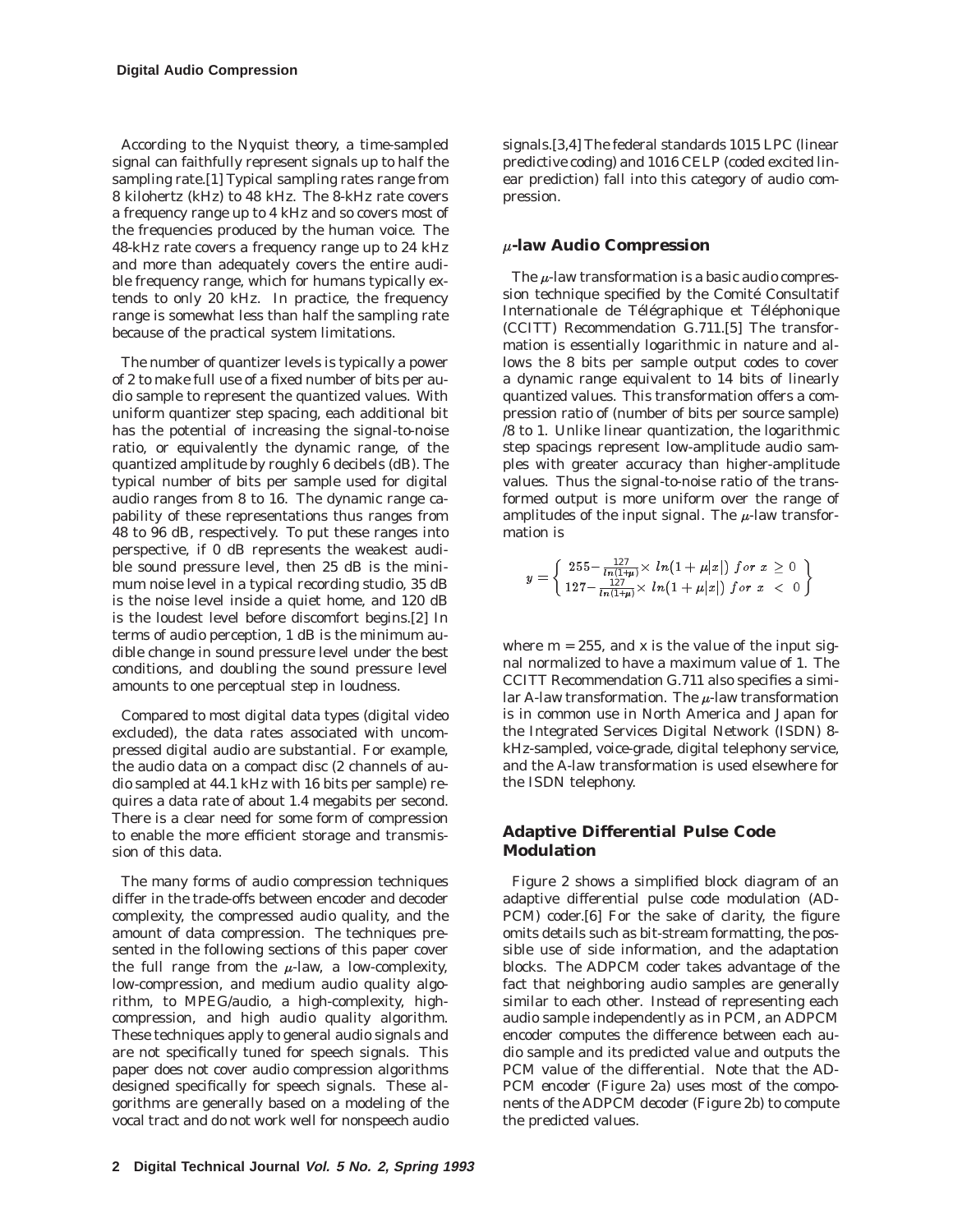

(b) ADPCM Decoder



The quantizer output is generally only a (signed) representation of the number of quantizer levels. The requantizer reconstructs the value of the quantized sample by multiplying the number of quantizer levels by the quantizer step size and possibly adding an offset of half a step size. Depending on the quantizer implementation, this offset may be necessary to center the requantized value between the quantization thresholds.

The ADPCM coder can adapt to the characteristics of the audio signal by changing the step size of either the quantizer or the predictor, or by changing both. The method of computing the predicted value and the way the predictor and the quantizer adapt to the audio signal vary among different ADPCM coding systems.

Some ADPCM systems require the encoder to provide side information with the differential PCM values. This side information can serve two purposes. First, in some ADPCM schemes the decoder needs the additional information to determine either the predictor or the quantizer step size, or both. Second, the data can provide redundant contextual information to the decoder to enable recovery from errors in the bit stream or to allow random access entry into the coded bit stream.

The following section describes the ADPCM algorithm proposed by the Interactive Multimedia Association (IMA). This algorithm offers a compression factor of (number of bits per source sample)/4 to 1. Other ADPCM audio compression schemes include the CCITT Recommendation G.721 (32 kilobits per second compressed data rate) and Recommendation G.723 (24 kilobits per second compressed data rate) standards and the compact disc interactive audio compression algorithm.[7,8]

*The IMA ADPCM Algorithm.* The IMA is a consortium of computer hardware and software vendors cooperating to develop a de facto standard for computer multimedia data. The IMA's goal for its audio compression proposal was to select a public-domain audio compression algorithm able to provide good compressed audio quality with good data compression performance. In addition, the algorithm had to be simple enough to enable software-only, real-time decompression of stereo, 44.1-kHz-sampled, audio signals on a 20-megahertz (MHz) 386-class computer. The selected ADPCM algorithm not only meets these goals, but is also simple enough to enable software-only, real-time encoding on the same computer.

The simplicity of the IMA ADPCM proposal lies in the crudity of its predictor. The predicted value of the audio sample is simply the decoded value of the immediately previous audio sample. Thus the predictor block in Figure 2 is merely a time-delay element whose output is the input delayed by one audio sample interval. Since this predictor is not adaptive, side information is not necessary for the reconstruction of the predictor.

Figure 3 shows a block diagram of the quantization process used by the IMA algorithm. The quantizer outputs four bits representing the signed magnitude of the number of quantizer levels for each input sample.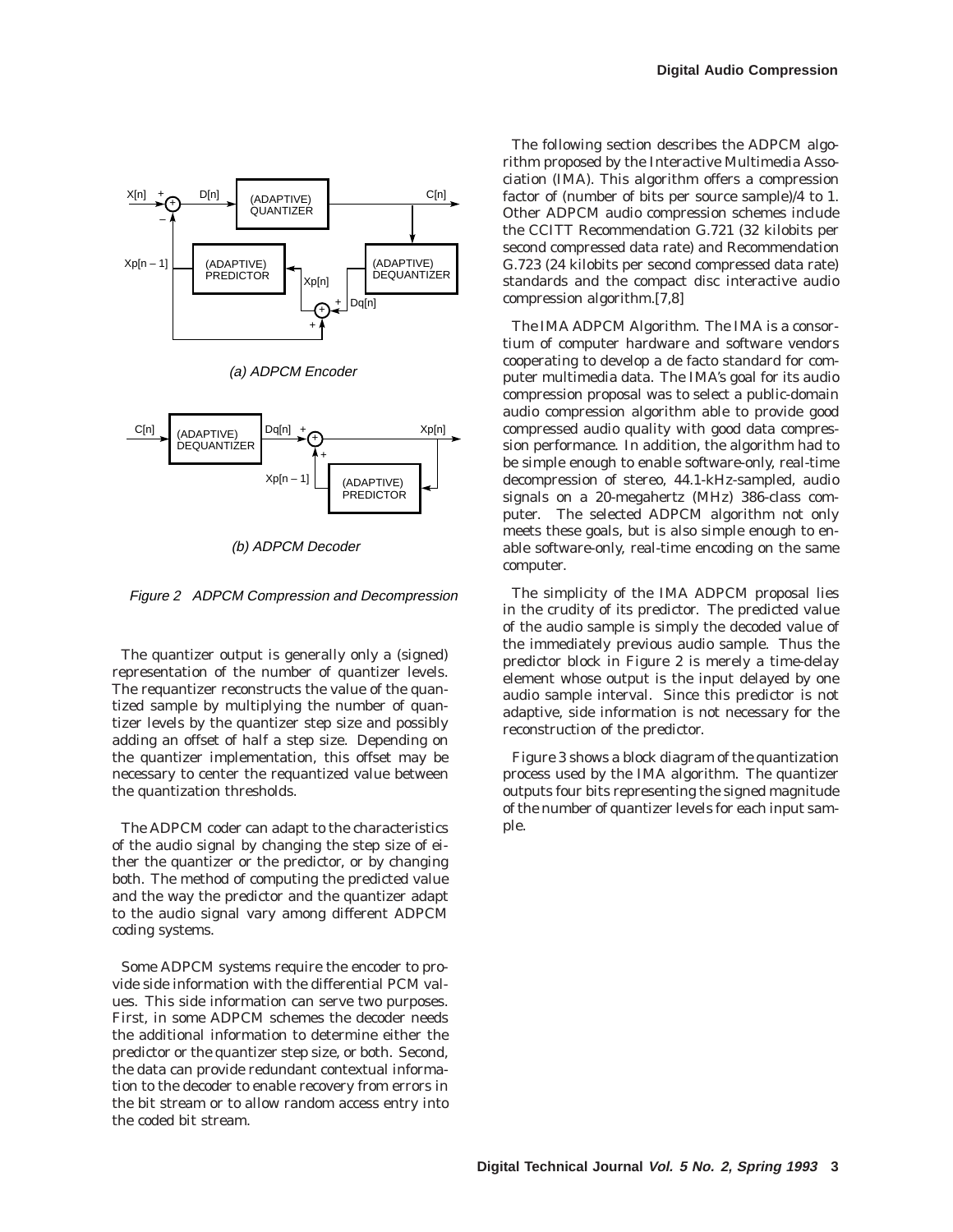Adaptation to the audio signal takes place only in the quantizer block. The quantizer adapts the step size based on the current step size and the quantizer output of the immediately previous input. This adaptation can be done as a sequence of two table lookups. The three bits representing the number of quantizer levels serve as an index into the first table lookup whose output is an index adjustment for the second table lookup. This adjustment is added to a stored index value, and the range-limited result is used as the index to the second table lookup. The summed index value is stored for use in the next iteration of the step-size adaptation. The output of the second table lookup is the new quantizer step size. Note that given a starting value for the index into the second table lookup, the data used for adaptation is completely deducible from the quantizer outputs; side information is not required for the quantizer adaptation. Figure 4 illustrates a block diagram of the step-size adaptation process, and Tables 1 and 2 provide the table lookup contents.

| <b>Table 1</b>                    |
|-----------------------------------|
| First Table Lookup for the IMA    |
| <b>ADPCM Quantizer Adaptation</b> |

| <b>Three Bits Quantized</b> |                         |  |  |  |  |
|-----------------------------|-------------------------|--|--|--|--|
| Magnitude                   | <b>Index Adjustment</b> |  |  |  |  |
| 000                         | -1                      |  |  |  |  |
| 001                         | $-1$                    |  |  |  |  |
| 010                         | $-1$                    |  |  |  |  |
| 011                         | -1                      |  |  |  |  |
| 100                         | 2                       |  |  |  |  |
| 101                         | 4                       |  |  |  |  |
| 110                         | 6                       |  |  |  |  |
| 111                         | 8                       |  |  |  |  |



Figure 3 IMA ADPCM Quantization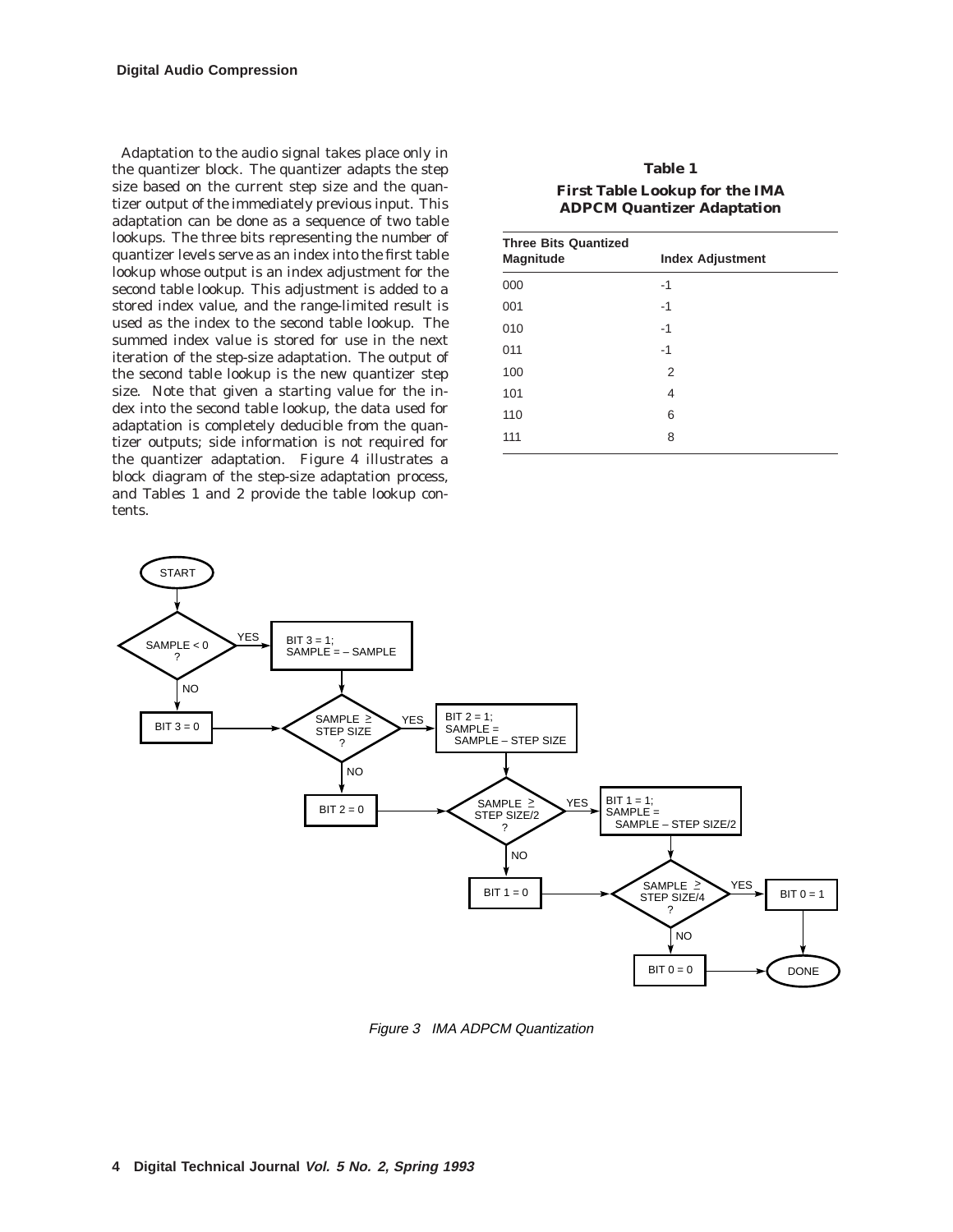

Figure 4 IMA ADPCM Step-size Adaptation

| Table 2                                                    |  |  |  |  |  |
|------------------------------------------------------------|--|--|--|--|--|
| Second Table Lookup for the IMA ADPCM Quantizer Adaptation |  |  |  |  |  |

| <b>Index</b>   | <b>Step Size</b> | Index | <b>Step Size</b> | Index | <b>Step Size</b> | Index | <b>Step Size</b> |  |
|----------------|------------------|-------|------------------|-------|------------------|-------|------------------|--|
| $\mathbf 0$    | $\overline{7}$   | 22    | 60               | 44    | 494              | 66    | 4,026            |  |
| 1              | 8                | 23    | 66               | 45    | 544              | 67    | 4,428            |  |
| 2              | $\boldsymbol{9}$ | 24    | 73               | 46    | 598              | 68    | 4,871            |  |
| 3              | 10               | 25    | 80               | 47    | 658              | 69    | 5,358            |  |
| 4              | 11               | 26    | 88               | 48    | 724              | 70    | 5,894            |  |
| 5              | 12               | 27    | 97               | 49    | 796              | 71    | 6,484            |  |
| 6              | 13               | 28    | 107              | 50    | 876              | 72    | 7,132            |  |
| $\overline{7}$ | 14               | 29    | 118              | 51    | 963              | 73    | 7,845            |  |
| 8              | 16               | 30    | 130              | 52    | 1,060            | 74    | 8,630            |  |
| 9              | 17               | 31    | 143              | 53    | 1,166            | 75    | 9,493            |  |
| 10             | 19               | 32    | 157              | 54    | 1,282            | 76    | 10,442           |  |
| 11             | 21               | 33    | 173              | 55    | 1,411            | 77    | 11,487           |  |
| 12             | 23               | 34    | 190              | 56    | 1,552            | 78    | 12,635           |  |
| 13             | 25               | 35    | 209              | 57    | 1,707            | 79    | 13,899           |  |
| 14             | 28               | 36    | 230              | 58    | 1,878            | 80    | 15,289           |  |
| 15             | 31               | 37    | 253              | 59    | 2,066            | 81    | 16,818           |  |
| 16             | 34               | 38    | 279              | 60    | 2,272            | 82    | 18,500           |  |
| 17             | 37               | 39    | 307              | 61    | 2,499            | 83    | 20,350           |  |
| 18             | 41               | 40    | 337              | 62    | 2,749            | 84    | 22,358           |  |
| 19             | 45               | 41    | 371              | 63    | 3,024            | 85    | 24,623           |  |
| 20             | 50               | 42    | 408              | 64    | 3,327            | 86    | 27,086           |  |
| 21             | 55               | 43    | 449              | 65    | 3,660            | 87    | 29,794           |  |
|                |                  |       |                  |       |                  | 88    | 32,767           |  |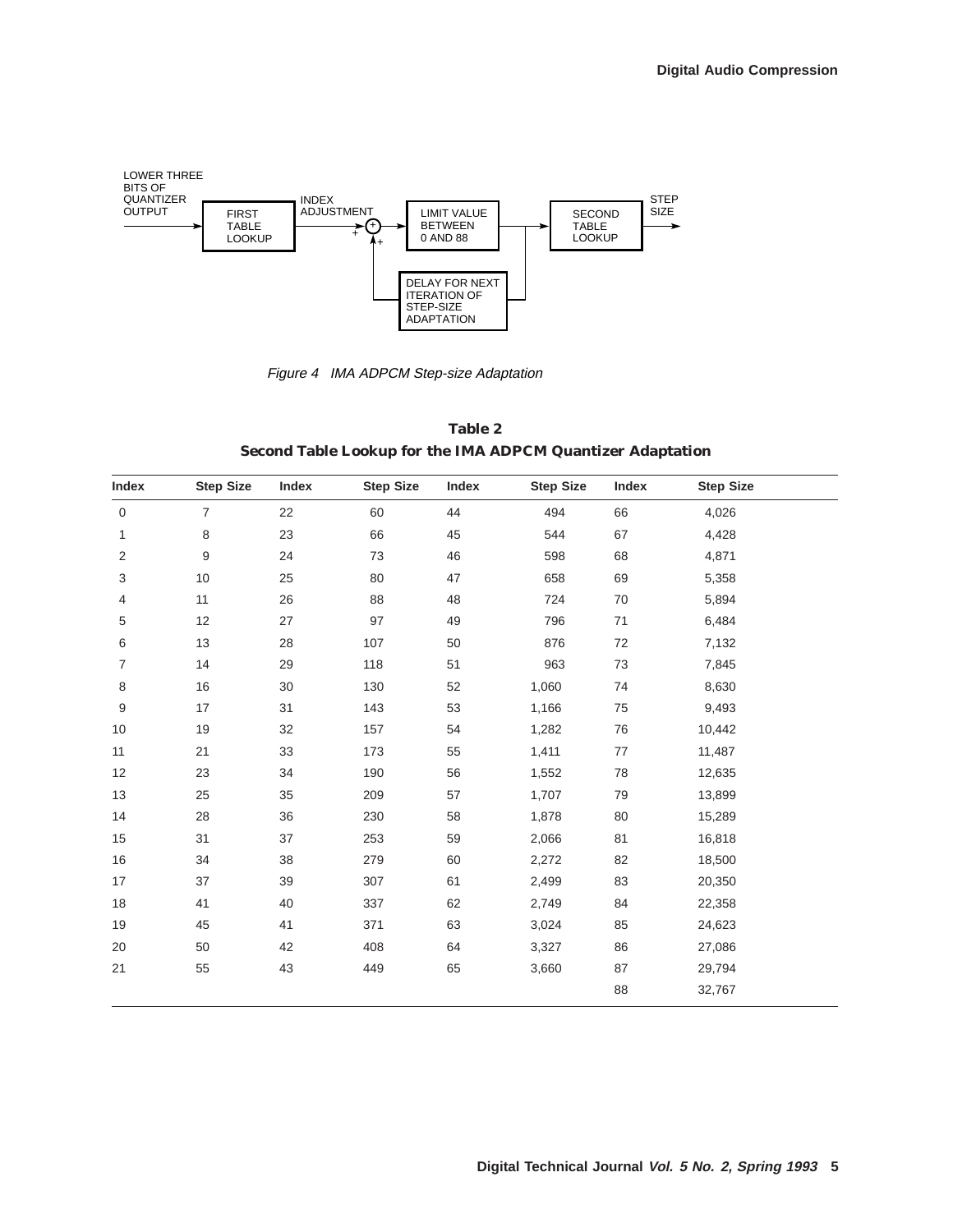*IMA ADPCM: Error Recovery.* A fortunate side effect of the design of this ADPCM scheme is that decoder errors caused by isolated code word errors or edits, splices, or random access of the compressed bit stream generally do not have a disastrous impact on decoder output. This is usually not true for compression schemes that use prediction. Since prediction relies on the correct decoding of previous audio samples, errors in the decoder tend to propagate. The next section explains why the error propagation is generally limited and not disastrous for the IMA algorithm. The decoder reconstructs the audio sample, *Xp*[*n*], by adding the previously decoded audio sample, *Xp*[*n*—1]to the result of a signed magnitude product of the code word, *C*[*n*], and the quantizer step size plus an offset of one-half step size:

 $Xp[n] = Xp[n-1] + \text{step\_size}[n] \times C'[n]$ 

where  $C'[n]$  = one-half plus a suitable numeric conversion of *C* [*n*].

An analysis of the second step-size table lookup reveals that each successive entry is about 1.1 times the previous entry. As long as range limiting of the second table index does not take place, the value for step\_size[*n*] is approximately the product of the previous value, step\_size[*n*—1], and a function of the code word,  $F(C[n-1])$ :

$$
step\_size[n] = step\_size[n-1] \times F(C[n-1])
$$

The above two equations can be manipulated to express the decoded audio sample, *Xp*[*n*], as a function of the step size and the decoded sample value at time, *m*, and the set of code words between time, *m*, and *n*

$$
Xp[n] = Xp[m] + \text{step\_size} [m]
$$
  
\$\times \sum\_{i=m+1}^{n} {\prod\_{j=m+1}^{i} F(C[j])} \times C'[i]\$

Note that the terms in the summation are only a function of the code words from time *m*+1 onward. An error in the code word, *C*[*q*], or a random access entry into the bit stream at time *q* can result in an error in the decoded output, *Xp*[*q*], and the quantizer step size, step\_size[ $q+1$ ]. The above equation shows that an error in *Xp*[*m*] amounts to a constant offset to future values of *Xp*[*n*]. This offset is inaudible unless the decoded output exceeds its permissible range and is clipped. Clipping results in a momentary audible distortion but also serves to correct partially or fully the offset term. Furthermore, digital high-pass filtering of the decoder output can remove this constant offset term. The above equation also shows that an error in step\_size[*m*+1] amounts to an unwanted gain or attenuation of future values of the decoded output *Xp*[*n*]. The shape

of the output wave form is unchanged unless the index to the second step-size table lookup is range limited. Range limiting results in a partial or full correction to the value of the step size.

The nature of the step-size adaptation limits the impact of an error in the step size. Note that an error in step\_size[*m*+1] caused by an error in a single code word can be at most a change of  $(1.1)^9$ , or 7.45 dB in the value of the step size. Note also that any sequence of 88 code words that all have magnitude 3 or less (refer to Table 1) completely corrects the step size to its minimum value. Even at the lowest audio sampling rate typically used, 8 kHz, 88 samples correspond to 11 milliseconds of audio. Thus random access entry or edit points exist whenever 11 milliseconds of low-level signal occur in the audio stream.

### **MPEG/Audio Compression**

The Motion Picture Experts Group (MPEG) audio compression algorithm is an International Organization for Standardization (ISO) standard for highfidelity audio compression. It is one part of a threepart compression standard. With the other two parts, video and systems, the composite standard addresses the compression of synchronized video and audio at a total bit rate of roughly 1.5 megabits per second.

Like  $\mu$ -law and ADPCM, the MPEG/audio compression is lossy; however, the MPEG algorithm can achieve transparent, perceptually lossless compression. The MPEG/audio committee conducted extensive subjective listening tests during the development of the standard. The tests showed that even with a 6-to-1 compression ratio (stereo, 16-bit-persample audio sampled at 48 kHz compressed to 256 kilobits per second) and under optimal listening conditions, expert listeners were unable to distinguish between coded and original audio clips with statistical significance. Furthermore, these clips were specially chosen because they are difficult to compress. Grewin and Ryden give the details of the setup, procedures, and results of these tests.[9]

The high performance of this compression algorithm is due to the exploitation of auditory masking. This masking is a perceptual weakness of the ear that occurs whenever the presence of a strong audio signal makes a spectral neighborhood of weaker audio signals imperceptible. This noisemasking phenomenon has been observed and corroborated through a variety of psychoacoustic experiments.[10]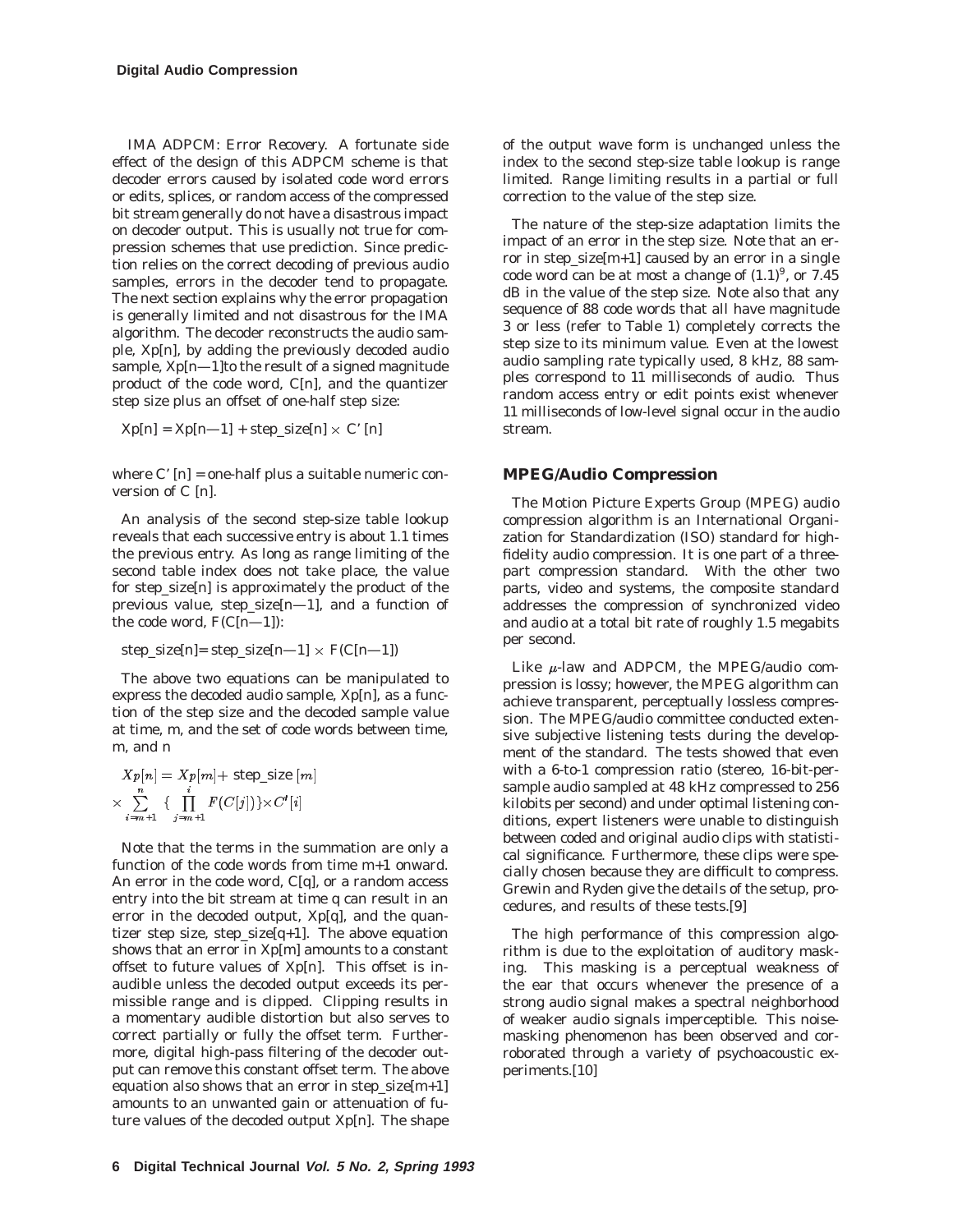Empirical results also show that the ear has a limited frequency selectivity that varies in acuity from less than 100 Hz for the lowest audible frequencies to more than 4 kHz for the highest. Thus the audible spectrum can be partitioned into critical bands that reflect the resolving power of the ear as a function of frequency. Table 3 gives a listing of critical bandwidths.

Because of the ear's limited frequency resolving power, the threshold for noise masking at any given frequency is solely dependent on the signal activity within a critical band of that frequency. Figure 5 illustrates this property. For audio compression, this property can be capitalized by transforming the audio signal into the frequency domain, then dividing the resulting spectrum into subbands that approximate critical bands, and finally quantizing each subband according to the audibility of quantization noise within that band. For optimal compression, each band should be quantized with no more levels than necessary to make the quantization noise inaudible. The following sections present a more detailed description of the MPEG/audio algorithm.

### *MPEG/Audio Encoding and Decoding*

Figure 6 shows block diagrams of the MPEG/audio encoder and decoder.[11,12] In this high-level representation, encoding closely parallels the process described above. The input audio stream passes through a filter bank that divides the input into multiple subbands. The input audio stream simultaneously passes through a psychoacoustic model that determines the signal-to-mask ratio of each subband. The bit or noise allocation block uses the signal-to-mask ratios to decide how to apportion the total number of code bits available for the quantization of the subband signals to minimize the audibility of the quantization noise. Finally, the last block takes the representation of the quantized audio samples and formats the data into a decodable bit stream. The decoder simply reverses the formatting, then reconstructs the quantized subband values, and finally transforms the set of subband values into a time-domain audio signal. As specified by the MPEG requirements, ancillary data not necessarily related to the audio stream can be fitted within the coded bit stream.

The MPEG/audio standard has three distinct layers for compression. Layer I forms the most basic algorithm, and Layers II and III are enhancements that use some elements found in Layer I. Each successive layer improves the compression performance but at the cost of greater encoder and decoder complexity.

*Layer I.* The Layer I algorithm uses the basic filter bank found in all layers. This filter bank divides the audio signal into 32 constant-width frequency bands. The filters are relatively simple and provide good time resolution with reasonable frequency resolution relative to the perceptual properties of the human ear. The design is a compromise with three notable concessions. First, the 32 constantwidth bands do not accurately reflect the ear's critical bands. Figure 7 illustrates this discrepancy. The bandwidth is too wide for the lower frequencies so the number of quantizer bits cannot be specifically tuned for the noise sensitivity within each critical band. Instead, the included critical band with the greatest noise sensitivity dictates the number of quantization bits required for the entire filter band. Second, the filter bank and its inverse are not lossless transformations. Even without quantization, the inverse transformation would not perfectly recover the original input signal. Fortunately, the error introduced by the filter bank is small and inaudible. Finally, adjacent filter bands have a significant frequency overlap. A signal at a single frequency can affect two adjacent filter bank outputs.

# **Table 3 Approximate Critical Band Boundaries**

| <b>Band Number</b> | Frequency<br>$(Hz)^1$ | <b>Band Number</b> | Frequency<br>$(Hz)^{1}$ |
|--------------------|-----------------------|--------------------|-------------------------|
| 0                  | 50                    | 14                 | 1,970                   |
| $\mathbf{1}$       | 95                    | 15                 | 2,340                   |
| $\overline{2}$     | 140                   | 16                 | 2,720                   |
| 3                  | 235                   | 17                 | 3,280                   |
| $\overline{4}$     | 330                   | 18                 | 3,840                   |
| 5                  | 420                   | 19                 | 4,690                   |
| 6                  | 560                   | 20                 | 5,440                   |
| $\overline{7}$     | 660                   | 21                 | 6,375                   |
| 8                  | 800                   | 22                 | 7,690                   |
| 9                  | 940                   | 23                 | 9,375                   |
| 10                 | 1,125                 | 24                 | 11,625                  |
| 11                 | 1,265                 | 25                 | 15,375                  |
| 12                 | 1,500                 | 26                 | 20,250                  |
| 13                 | 1,735                 |                    |                         |

<sup>1</sup> Frequencies are at the upper end of the band.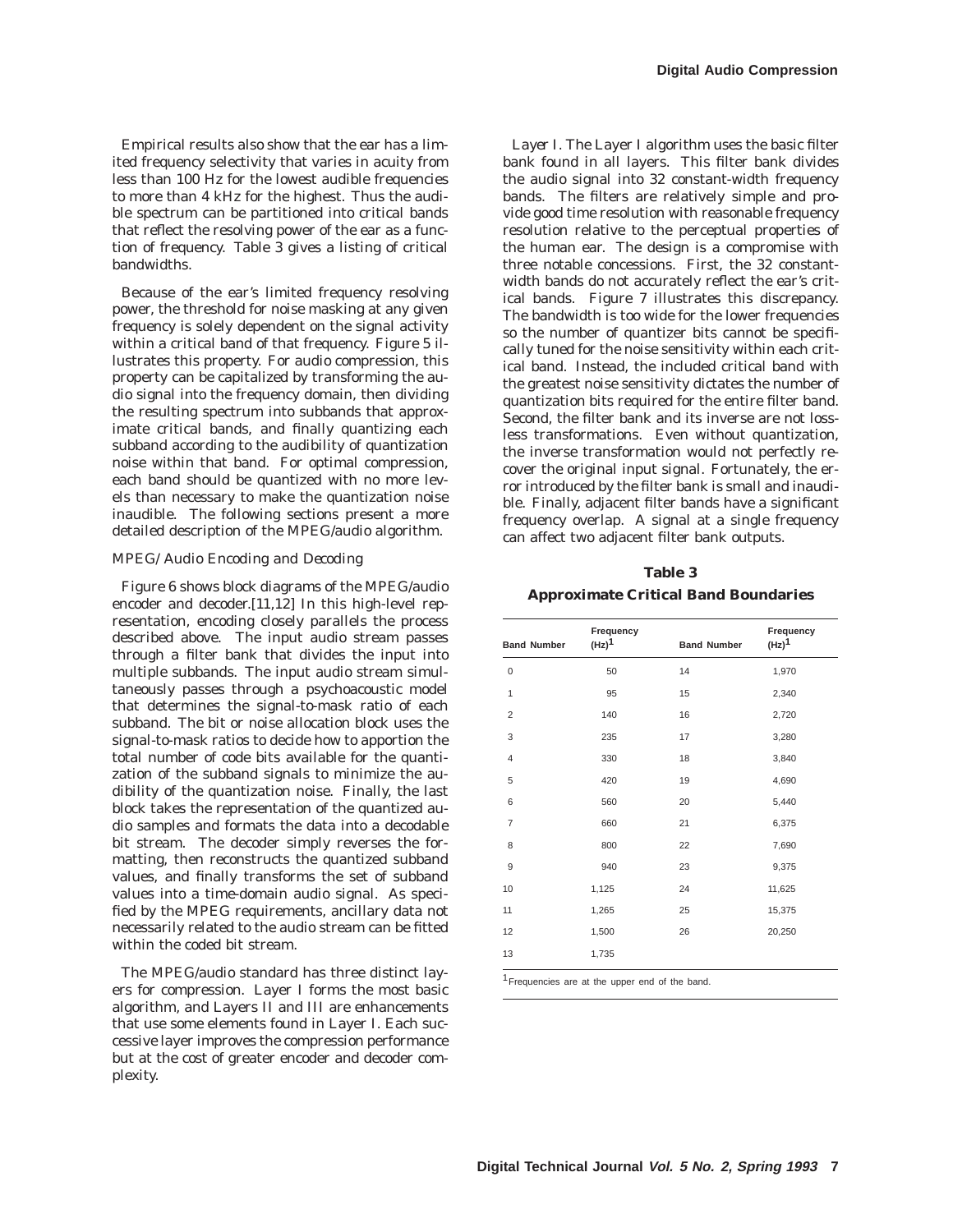

Figure 5 Audio Noise Masking



Figure 6 MPEG/Audio Compression and Decompression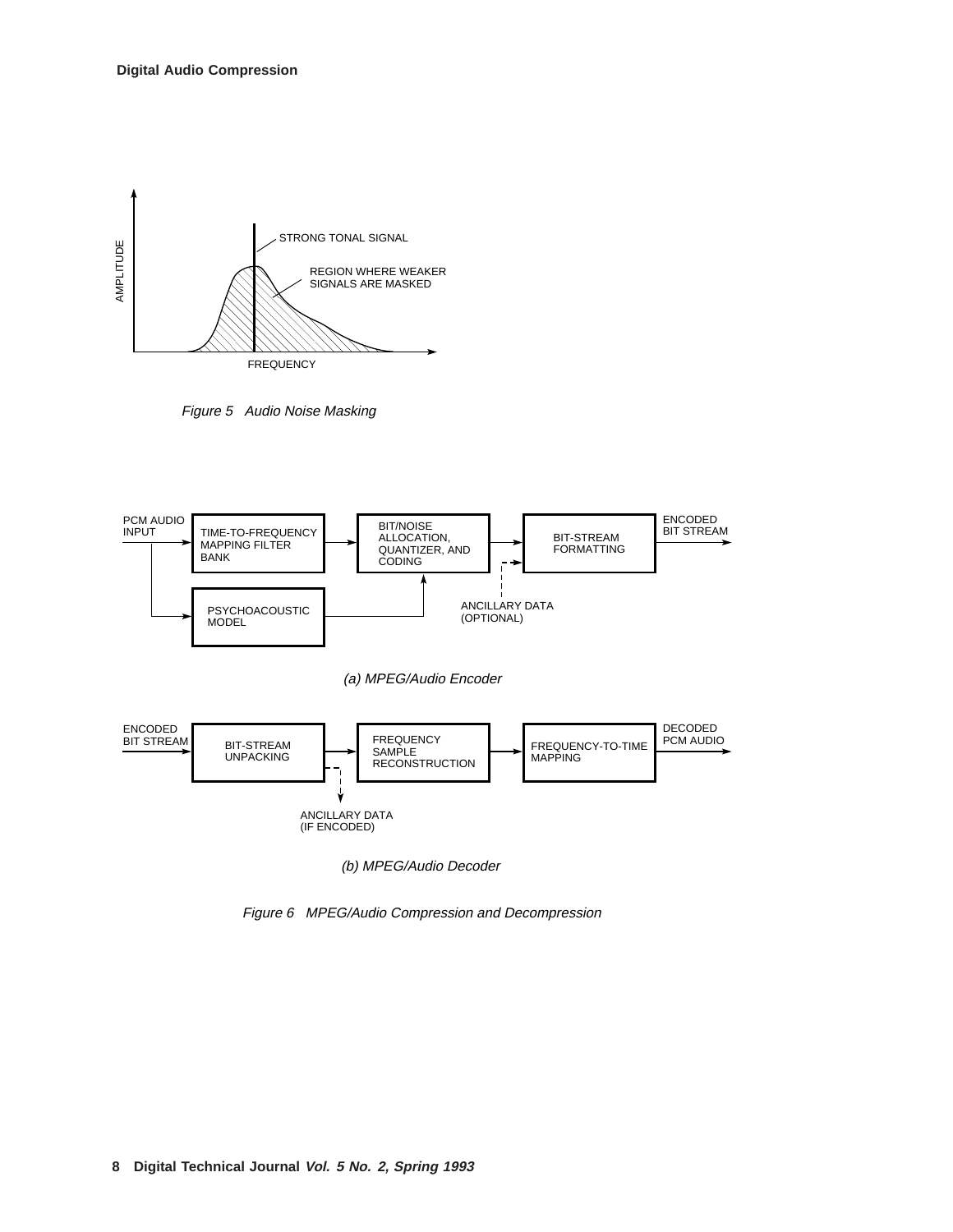

Figure 7 MPEG/Audio Filter Bandwidths versus Critical Bandwidths

The filter bank provides 32 frequency samples, one sample per band, for every 32 input audio samples. The Layer I algorithm groups together 12 samples from each of the 32 bands. Each group of 12 samples receives a bit allocation and, if the bit allocation is not zero, a scale factor. Coding for stereo redundancy compression is slightly different and is discussed later in this paper. The bit allocation determines the number of bits used to represent each sample. The scale factor is a multiplier that sizes the samples to maximize the resolution of the quantizer. The Layer I encoder formats the 32 groups of 12 samples (i.e., 384 samples) into a frame. Besides the audio data, each frame contains a header, an optional cyclic redundancy code (CRC) check word, and possibly ancillary data.

*Layer II.* The Layer II algorithm is a simple enhancement of Layer I. It improves compression performance by coding data in larger groups. The Layer II encoder forms frames of 3 by  $12$  by  $32 = 1,152$ samples per audio channel. Whereas Layer I codes data in single groups of 12 samples for each subband, Layer II codes data in 3 groups of 12 samples for each subband. Again discounting stereo redundancy coding, there is one bit allocation and up to three scale factors for each trio of 12 samples. The encoder encodes with a unique scale factor for each group of 12 samples only if necessary to avoid audible distortion. The encoder shares scale factor values between two or all three groups in two other cases: (1) when the values of the scale factors are sufficiently close and (2) when the encoder anticipates that temporal noise masking by the ear will hide the consequent distortion. The Layer II algorithm also improves performance over Layer I by representing the bit allocation, the scale factor values, and the quantized samples with a more efficient code.

*Layer III.* The Layer III algorithm is a much more refined approach.[13,14] Although based on the same filter bank found in Layers I and II, Layer III compensates for some filter bank deficiencies by processing the filter outputs with a modified discrete cosine transform (MDCT). Figure 8 shows a block diagram of the process.

The MDCTs further subdivide the filter bank outputs in frequency to provide better spectral resolution. Because of the inevitable trade-off between time and frequency resolution, Layer III specifies two different MDCT block lengths: a long block of 36 samples or a short block of 12. The short block length improves the time resolution to cope with transients. Note that the short block length is onethird that of a long block; when used, three short blocks replace a single long block. The switch between long and short blocks is not instantaneous. A long block with a specialized long-to-short or shortto-long data window provides the transition mechanism from a long to a short block. Layer III has three blocking modes: two modes where the outputs of the 32 filter banks can all pass through MDCTs with the same block length and a mixed block mode where the 2 lower-frequency bands use long blocks and the 30 upper bands use short blocks.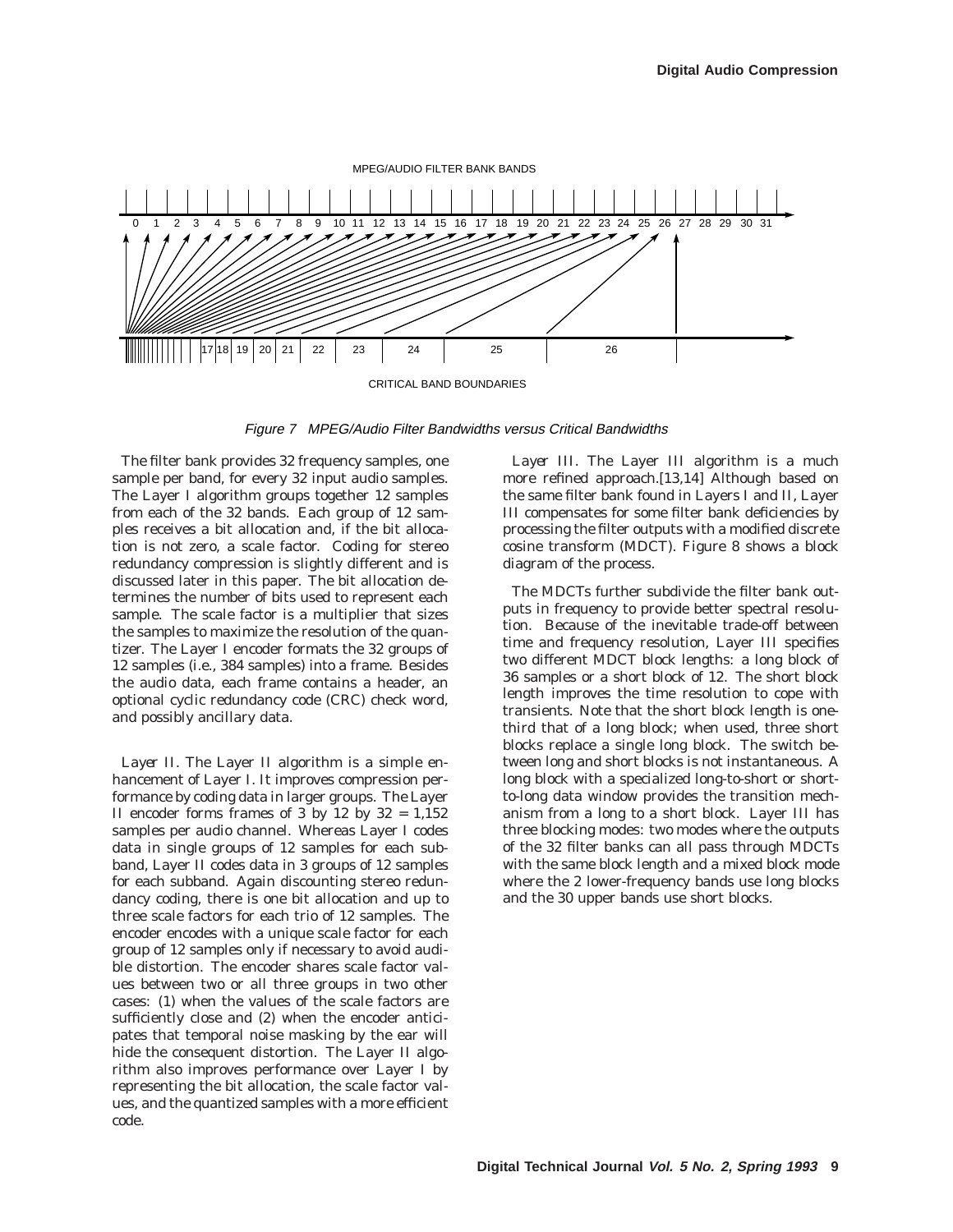

Figure 8 MPEG/Audio Layer III Filter Bank Processing, Encoder Side

Other major enhancements over the Layer I and Layer II algorithms include:

- Alias reduction Layer III specifies a method of processing the MDCT values to remove some redundancy caused by the overlapping bands of the Layer I and Layer II filter bank.
- Nonuniform quantization The Layer III quantizer raises its input to the 3/4 power before quantization to provide a more consistent signal-tonoise ratio over the range of quantizer values. The requantizer in the MPEG/audio decoder relinearizes the values by raising its output to the 4/3 power.
- Entropy coding of data values Layer III uses Huffman codes to encode the quantized samples for better data compression.[15]
- Use of a bit reservoir The design of the Layer III bit stream better fits the variable length nature of the compressed data. As with Layer II, Layer III processes the audio data in frames of 1,152 samples. Unlike Layer II, the coded data representing these samples does not necessarily fit into a fixed-length frame in the code bit stream. The encoder can donate bits to or borrow bits from the reservoir when appropriate.
- Noise allocation instead of bit allocation The bit allocation process used by Layers I and II only approximates the amount of noise caused by quantization to a given number of bits. The Layer III encoder uses a noise allocation iteration loop. In this loop, the quantizers are varied in an orderly way, and the resulting quantization noise

is actually calculated and specifically allocated to each subband.

### *The Psychoacoustic Model*

The psychoacoustic model is the key component of the MPEG encoder that enables its high performance.[16,17,18,19] The job of the psychoacoustic model is to analyze the input audio signal and determine where in the spectrum quantization noise will be masked and to what extent. The encoder uses this information to decide how best to represent the input audio signal with its limited number of code bits. The MPEG/audio standard provides two example implementations of the psychoacoustic model. Below is a general outline of the basic steps involved in the psychoacoustic calculations for either model.

- Time align audio data  $-$  The psychoacoustic model must account for both the delay of the audio data through the filter bank and a data offset so that the relevant data is centered within its analysis window. For example, when using psychoacoustic model two for Layer I, the delay through the filter bank is 256 samples, and the offset required to center the 384 samples of a Layer I frame in the 512-point psychoacoustic analysis window is  $(512 - 384)/2 = 64$  points. The net offset is 320 points to time align the psychoacoustic model data with the filter bank outputs.
- Convert audio to spectral domain  $-$  The psychoacoustic model uses a time-to-frequency mapping such as a 512- or 1,024-point Fourier trans-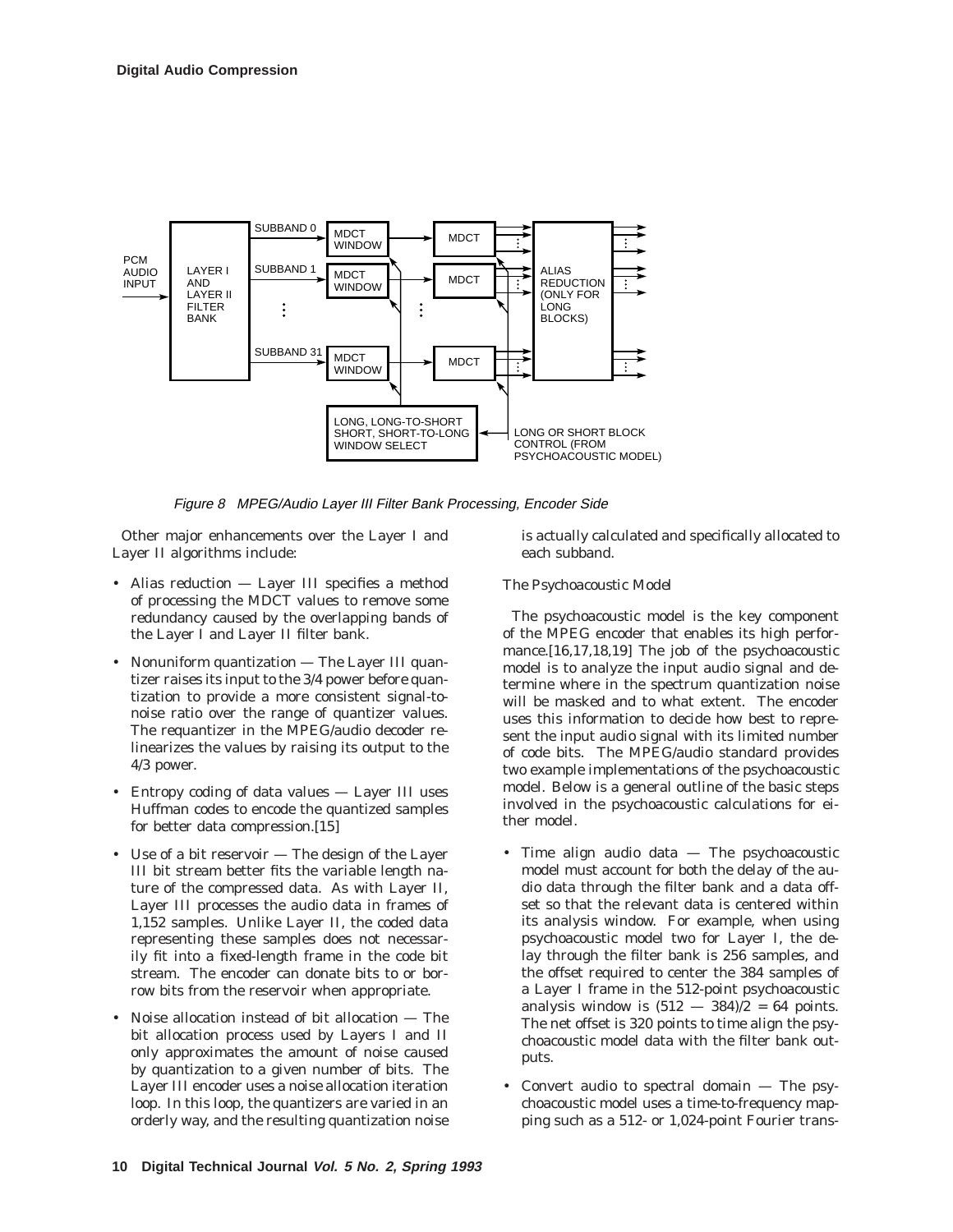form. A standard Hann weighting, applied to audio data before Fourier transformation, conditions the data to reduce the edge effects of the transform window. The model uses this separate and independent mapping instead of the filter bank outputs because it needs finer frequency resolution to calculate the masking thresholds.

- Partition spectral values into critical bands To simplify the psychoacoustic calculations, the model groups the frequency values into perceptual quanta.
- Incorporate threshold in quiet The model includes an empirically determined absolute masking threshold. This threshold is the lower bound for noise masking and is determined in the absence of masking signals.
- Separate into tonal and nontonal components The model must identify and separate the tonal and noiselike components of the audio signal because the noise-masking characteristics of the two types of signal are different.
- Apply spreading function The model determines the noise-masking thresholds by applying an empirically determined masking or spreading function to the signal components.
- Find the minimum masking threshold for each subband — The psychoacoustic model calculates the masking thresholds with a higher-frequency resolution than provided by the filter banks. Where the filter band is wide relative to the critical band (at the lower end of the spectrum), the model selects the minimum of the masking thresholds covered by the filter band. Where the filter band is narrow relative to the critical band, the model uses the average of the masking thresholds covered by the filter band.
- Calculate signal-to-mask ratio The psychoacoustic model takes the minimum masking threshold and computes the signal-to-mask ratio; it then passes this value to the bit (or noise) allocation section of the encoder.

### *Stereo Redundancy Coding*

The MPEG/audio compression algorithm supports two types of stereo redundancy coding: intensity stereo coding and middle/side (MS) stereo coding. Both forms of redundancy coding exploit another perceptual weakness of the ear. Psychoacoustic results show that, within the critical bands covering frequencies above approximately 2 kHz, the ear bases its perception of stereo imaging more on the temporal envelope of the audio signal than its temporal fine structure. All layers support intensity stereo coding. Layer III also supports MS stereo coding.

In intensity stereo mode, the encoder codes some upper-frequency filter bank outputs with a single summed signal rather than send independent codes for left and right channels for each of the 32 filter bank outputs. The intensity stereo decoder reconstructs the left and right channels based only on independent left- and right-channel scale factors. With intensity stereo coding, the spectral shape of the left and right channels is the same within each intensity-coded filter bank signal, but the magnitude is different.

The MS stereo mode encodes the signals for left and right channels in certain frequency ranges as middle (sum of left and right) and side (difference of left and right) channels. In this mode, the encoder uses specially tuned techniques to further compress side-channel signal.

#### **Real-time Software Implementations**

The software-only implementations of the  $\mu$ -law and ADPCM algorithms can easily run in real time. A single table lookup can do  $\mu$ -law compression or decompression. A software-only implementation of the IMA ADPCM algorithm can process stereo, 44.1 kHz-sampled audio in real time on a 20-MHz 386 class computer. The challenge lies in developing a real-time software implementation of the MPEG/ audio algorithm. The MPEG standards document does not offer many clues in this respect. There are much more efficient ways to compute the calculations required by the encoding and decoding processes than the procedures outlined by the standard. As an example, the following section details how the number of multiplies and additions used in a certain calculation can be reduced by a factor of 12.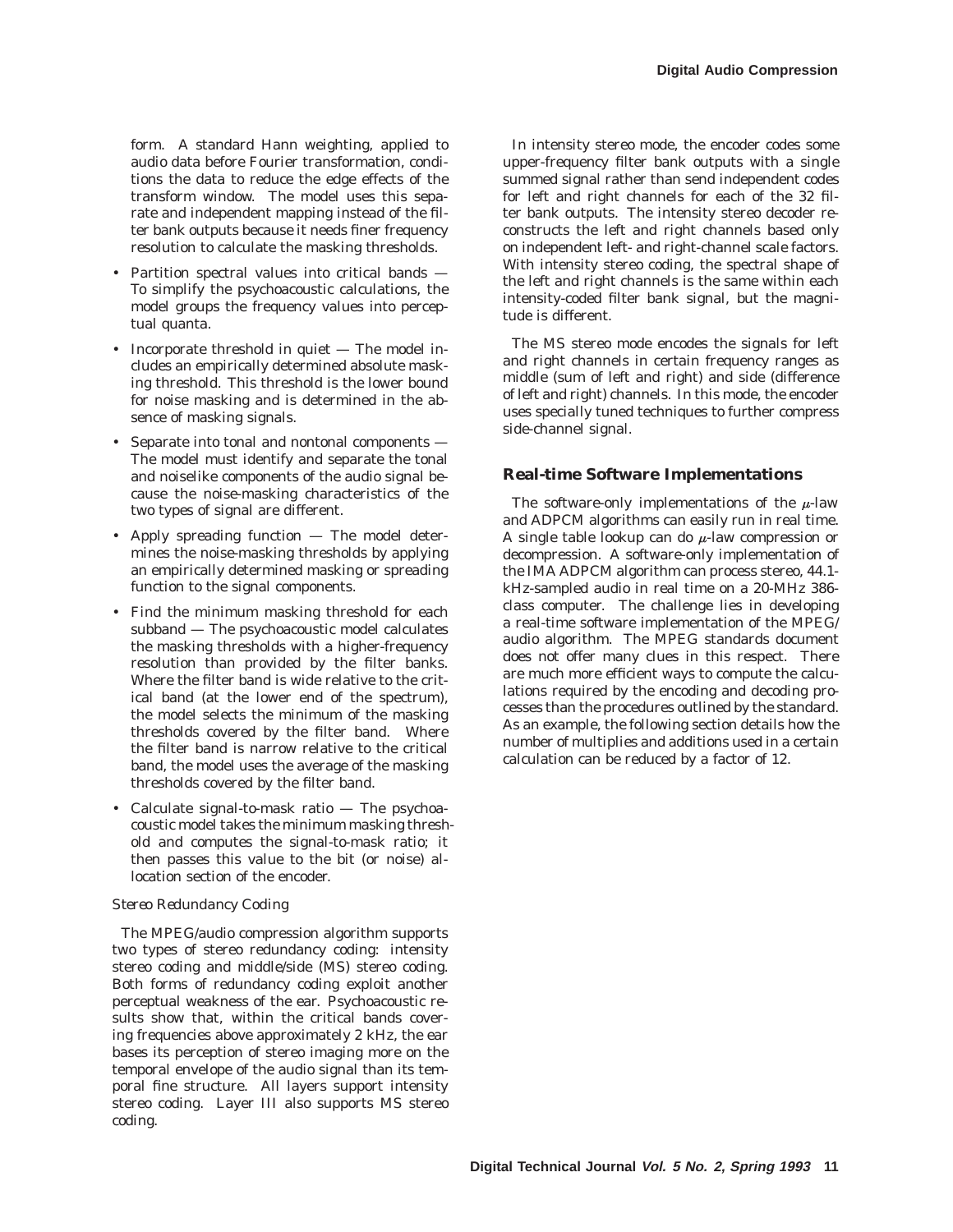Figure 9 shows a flow chart for the analysis subband filter used by the MPEG/audio encoder. Most of the computational load is due to the second-fromlast block. This block contains the following matrix multiply:

$$
S(i) = \sum_{k=0}^{63} Y(k) \times \cos\left[\frac{(2 \times i + 1) \times (k - 16) \times II}{64}\right]
$$

for  $i = 0 ... 31$ .

Using the above equation, each of the 31 values of *S(i)* requires 63 adds and 64 multiplies. To optimize this calculation, note that the *M(i,k)* coefficients are similar to the coefficients used by a 32-point, unnormalized inverse discrete cosine transform (DCT) given by

$$
f(i) = \sum_{k=0}^{31} F(k) \times \cos\left[\frac{(2 \times i + 1) \times k \times II}{64}\right]
$$

for  $i = 0 ... 31$ .

Indeed, *S(i)* is identical to *f(i)* if *F(k)* is computed as follows

$$
F(k) = Y(16)
$$
for  $k = 0$ ;  
=  $Y(k + 16) + Y(16 - k)$  for  $k = 1 ... 16$ ;  
=  $Y(k + 16) + Y(80 - k)$  for  $k = 17 ... 31$ .

Thus with the almost negligible overhead of computing the *F(k)* values, a twofold reduction in multiplies and additions comes from halving the range that *k* varies. Another reduction in multiplies and additions of more than sixfold comes from using one of many possible fast algorithms for the computation of the inverse DCT.[20,21,22] There is a similar optimization applicable to the 64 by 32 matrix multiply found within the decoder's subband filter bank.

Many other optimizations are possible for both MPEG/audio encoder and decoder. Such optimizations enable a software-only version of the MPEG /audio Layer I or Layer II decoder (written in the C programming language) to obtain real-time performance for the decoding of high-fidelity monophonic audio data on a DECstation 5000 Model 200. This workstation uses a 25-MHz R3000 MIPS CPU and has 128 kilobytes of external instruction and data cache. With this optimized software, the MPEG /audio Layer II algorithm requires an average of 13.7 seconds of CPU time (12.8 seconds of user time and 0.9 seconds of system time) to decode 7.47 seconds of a *stereo* audio signal sampled at 48 kHz with 16 bits per sample.

Although real-time MPEG/audio decoding of stereo audio is not possible on the DECstation 5000, such decoding is possible on Digital's workstations equipped with the 150-MHz DECchip 21064 CPU (Alpha AXP architecture) and 512 kilobytes of external instruction and data cache. Indeed, when this same code (i.e., without CPU-specific optimization) is compiled and run on a DEC 3000 AXP Model 500 workstation, the MPEG/audio Layer II algorithm requires an average of 4.2 seconds (3.9 seconds of user time and 0.3 seconds of system time) to decode the same 7.47-second audio sequence.



Figure 9 Flow Diagram of the MPEG/Audio Encoder Filter Bank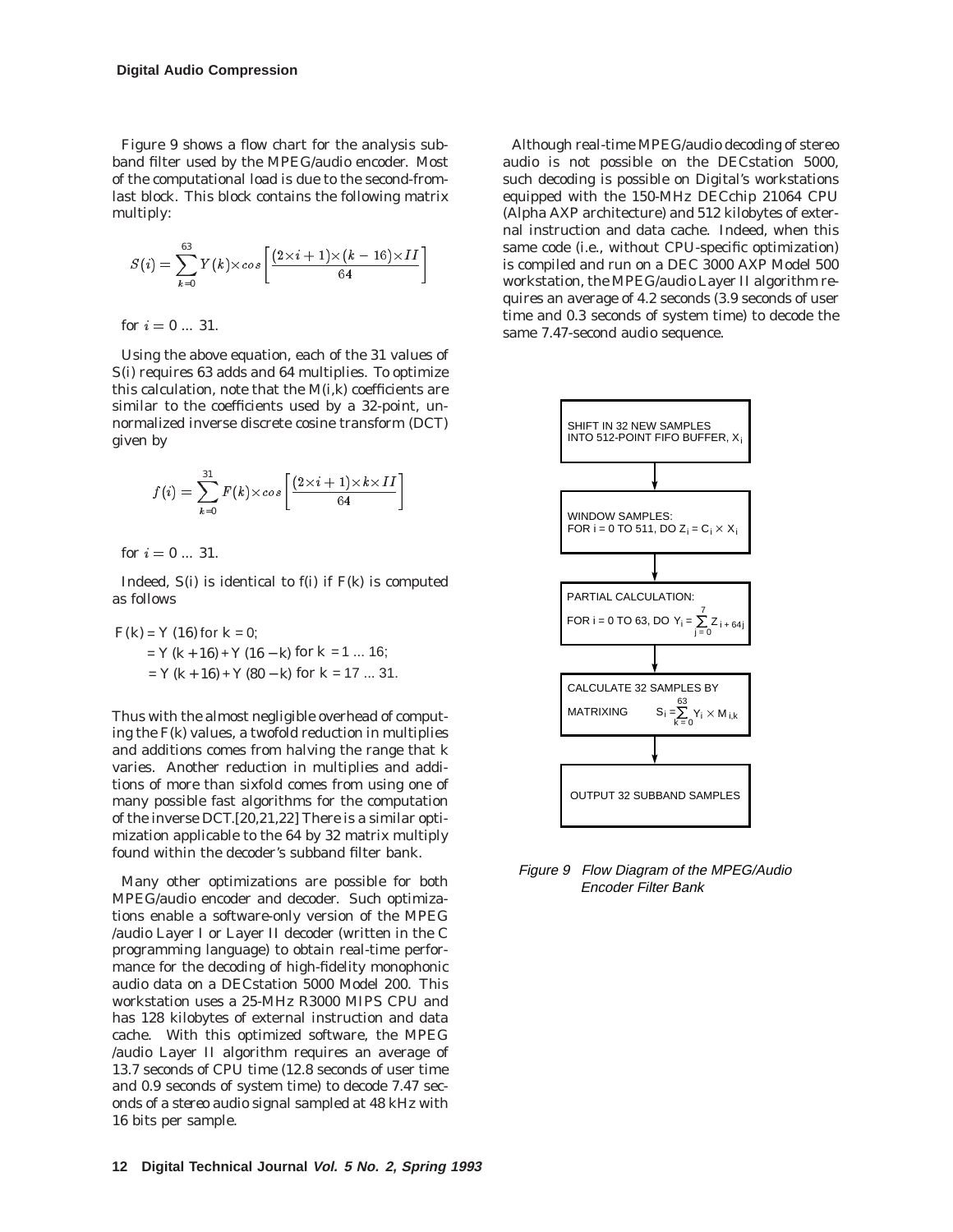### **Summary**

Techniques to compress general digital audio signals include  $\mu$ -law and adaptive differential pulse code modulation. These simple approaches apply low-complexity, low-compression, and medium audio quality algorithms to audio signals. A third technique, the MPEG/audio compression algorithm, is an ISO standard for high-fidelity audio compression. The MPEG/audio standard has three layers of successive complexity for improved compression performance.

### **References**

- 1. A. Oppenheim and R. Schafer, *Discrete Time Signal Processing* (Englewood Cliffs, NJ: Prentice-Hall, 1989): 80-87.
- 2. K. Pohlman, *Principles of Digital Audio* (Indianapolis, IN: Howard W. Sams and Co., 1989).
- 3. J. Flanagan, *Speech Analysis Synthesis and Perception* (New York: Springer-Verlag, 1972).
- 4. B. Atal, "Predictive Coding of Speech at Low Rates," *IEEE Transactions on Communications,* vol. COM-30, no. 4 (April 1982).
- 5. *CCITT Recommendation G.711: Pulse Code Modulation (PCM) of Voice Frequencies* (Geneva: International Telecommunications Union, 1972).
- 6. L. Rabiner and R. Schafer, *Digital Processing of Speech Signals* (Englewood Cliffs, NJ: Prentice-Hall, 1978).
- 7. M. Nishiguchi, K. Akagiri, and T. Suzuki, "A New Audio Bit Rate Reduction System for the CD-I Format," Preprint 2375, *81st Audio Engineering Society Convention,* Los Angeles (1986).
- 8. Y. Takahashi, H. Yazawa, K. Yamamoto, and T. Anazawa, "Study and Evaluation of a New Method of ADPCM Encoding," Preprint 2813, *86th Audio Engineering Society Convention,* Hamburg (1989).
- 9. C. Grewin and T. Ryden, "Subjective Assessments on Low Bit-rate Audio Codecs," *Proceedings of the Tenth International Audio Engineering Society Conference,* London (1991):91-102.
- 10.J. Tobias, *Foundations of Modern Auditory Theory* (New York and London: Academic Press, 1970): 159-202.
- 11.K. Brandenburg and G. Stoll, "The ISO/MPEG-Audio Codec: A Generic Standard for Coding of High Quality Digital Audio," Preprint 3336, *92nd Audio Engineering Society Convention,* Vienna (1992).
- 12.K. Brandenburg and J. Herre, "Digital Audio Compression for Professional Applications," Preprint 3330, *92nd Audio Engineering Society Convention,* Vienna (1992).
- 13.K. Brandenburg and J. D. Johnston, "Second Generation Perceptual Audio Coding: The Hybrid Coder," Preprint 2937, *88th Audio Engineering Society Convention,* Montreaux (1990).
- 14.K. Brandenburg, J. Herre, J. D. Johnston, Y. Mahieux, and E. Schroeder, "ASPEC: Adaptive Spectral Perceptual Entropy Coding of High Quality Music Signals," Preprint 3011, *90th Audio Engineering Society Convention,* Paris (1991).
- 15.D. Huffman, "A Method for the Construction of Minimum Redundancy Codes," *Proceedings of the IRE,* vol. 40 (1962) : 1098-1101.
- 16.J. D. Johnston, "Estimation of Perceptual Entropy Using Noise Masking Criteria," *Proceedings of the 1988 IEEE International Conference on Acoustics, Speech, and Signal Processing* (1988) : 2524-2527.
- 17.J. D. Johnston, "Transform Coding of Audio Signals Using Perceptual Noise Criteria," *IEEE Journal on Selected Areas in Communications,* vol. 6 (February 1988): 314-323.
- 18.K. Brandenburg, "OCF A New Coding Algorithm for High Quality Sound Signals," *Proceedings of the 1987 IEEE ICASSP* (1987): 141-144.
- 19.D. Wiese and G. Stoll, "Bitrate Reduction of High Quality Audio Signals by Modeling the Ear's Masking Thresholds," Preprint 2970, *89th Audio Engineering Society Convention,* Los Angeles (1990).
- 20.J. Ward and B. Stanier, "Fast Discrete Cosine Transform Algorithm for Systolic Arrays," *Electronics Letters,* vol. 19, no. 2 (January 1983).
- 21.J. Makhoul, "A Fast Cosine Transform in One and Two Dimensions," *IEEE Transactions on Acoustics, Speech, and Signal Processing,* vol. ASSP-28, no. 1 (February 1980).
- 22.W.-H. Chen, C. H. Smith, and S. Fralick, "A Fast Computational Algorithm for the Discrete Cosine Transform," *IEEE Transactions on Communications,* vol. COM-25, no. 9 (September 1977).